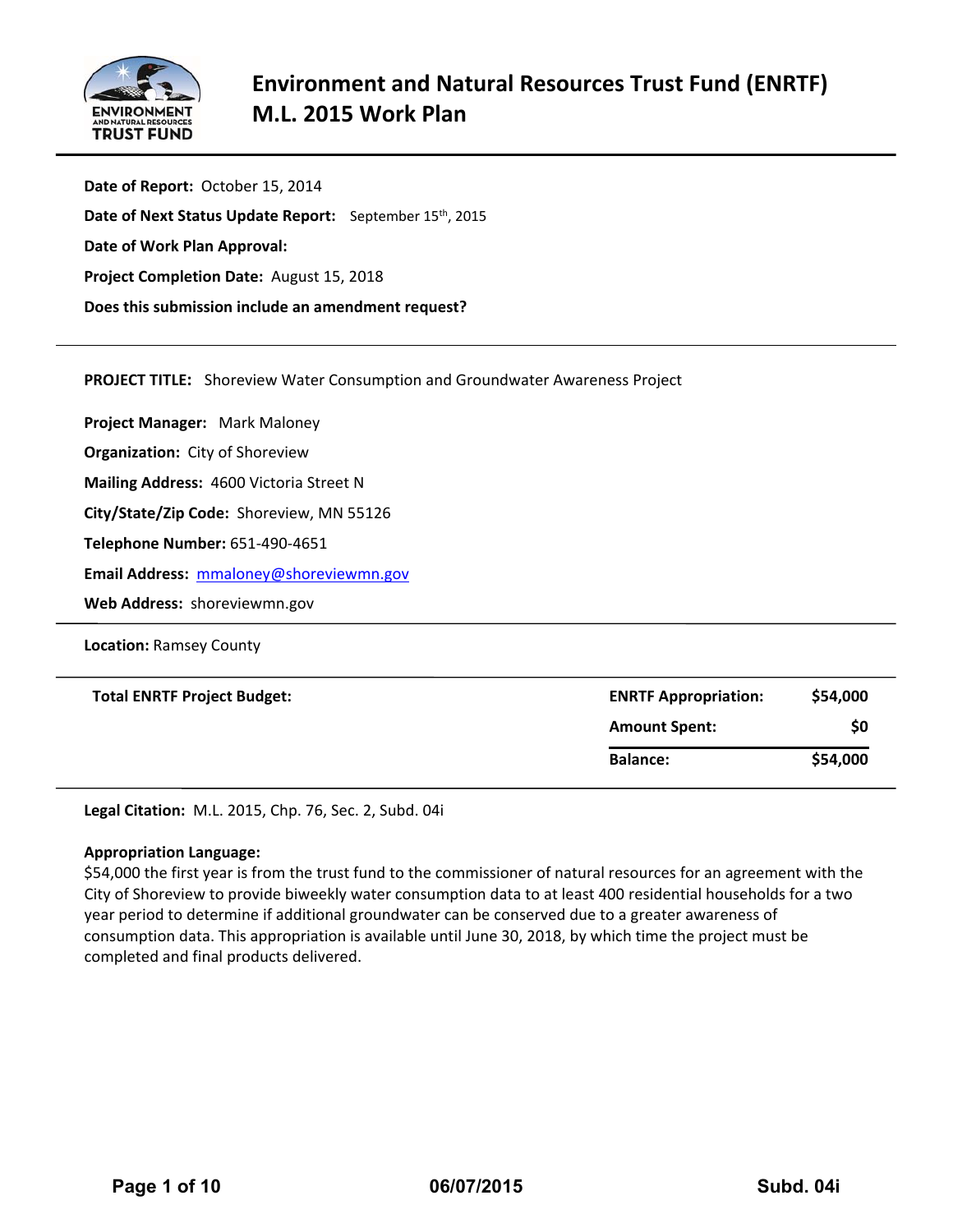## **I. PROJECT TITLE:** Shoreview Water Consumption and Groundwater Awareness Project

**II. PROJECT STATEMENT:** Provide bi‐weekly water consumption data to 400 residential households for a two year period to determine if additional groundwater can be conserved due to a greater awareness of consumption data.

Like many metropolitan municipalities, Shoreview supplies drinking water to residents and businesses via groundwater wells instead of surface water resources. Recent attention concerning the sustainability of our groundwater resources in Minnesota is well documented and could pose a serious threat to future availability. Creating a community conservation ethic should lead to reduced groundwater use. This is needed for long‐term aquifer sustainability, especially during the growing season. The City of Shoreview has encouraged and incentivized water conservation for decades, and this proposal will take our efforts one step further. We will determine if access to information and comparisons to neighbors and citywide averages (similar to energy bill comparisons) results in groundwater conservation. We will also determine if there are differences in conservation outcomes between lot sizes and soil types given that irrigation habits vary.

Currently in Shoreview, water users are billed quarterly for their consumption quarterly. With quarterly billing, by the time residents receive their bill, they are likely unaware of where their water was being used collectively in the previous three months. The project will provide 26 times more meter readings to 400 households by making them available on a bi-weekly basis through the existing utility billing website, a separate mailing, or email. Participating homes will also receive a wireless Badger meter reader which display water use in a digital format inside their home (wirelessly synced with their water meter, each cost \$125).

Past water use and participant surveys will be analyzed to measure the effects of the project after year one. The program will then be adjusted based on findings prior to year two. If successful, we may consider scaling the project to make the same data available to all households (~10,000) to both increase conscious water use and to further conserve our groundwater resources.

We will provide feedback or comparisons to neighborhood or city averages and hope to convey household water use similar to energy bills, something new in the public water utility realm. We will publish all results and communicate the project's results with the rest of the community and share what we learned with communities interested in pursuing their own awareness projects.

## **III. OVERALL PROJECT STATUS UPDATES:**

**Project Status as of** September 15th, 2015:

**Project Status as of** March 15th 2016:

**Project Status as of** September 15th 2016:

**Project Status as of** March 15th 2017

**Project Status as of** September 15th 2017

**Project Status as of** March 15th 2018

**Overall Project Outcomes and Results:** A final report and associated products will be submitted between June 30 and August 15, 2018.

#### **IV. PROJECT ACTIVITIES AND OUTCOMES:**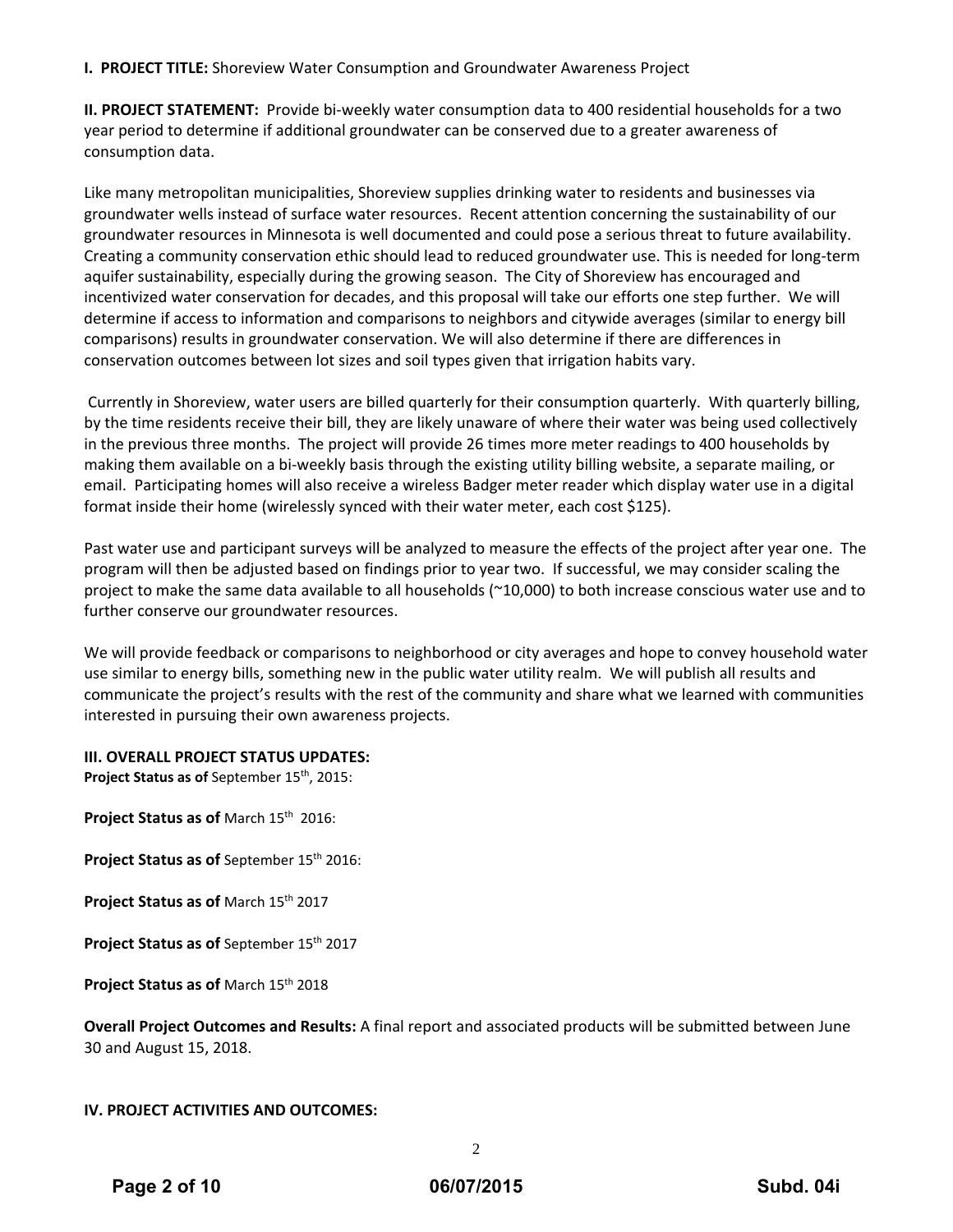**ACTIVITY 1:** Identify and locate pilot study areas and promote participation in the project.

**Description:** To set up the project, we will determine suitable neighborhoods to include in the study area based on different lot sizes and soil types. For instance, we want to compare the household water use in large lots in clay soils to smaller lots in clay soils, against the citywide average or control neighborhoods, and the same for sandy soils. (Shoreview has both sandy and clay areas.) We will use existing soil maps and GIS data to determine 6‐10 neighborhood clusters of approximately 40‐70 households. We expect to include additional households in each neighborhood cluster on the invite to participate, but know that not every household will participate.

Once the neighborhood clusters are identified, we will assign them a unique name for tracking purposes, create mailing lists, and invite residents in that area to participate via mail. We will also compile the past 3‐5 years of water data use for all households in these neighborhood clusters to use as the baseline of information.

Packets mailed to participants will include a kick off open house invitation, individual past water uses, information about the project scope and intentions, what is asked of them, and the schedule for the entire project. It will also include information on how to obtain the Badger Water Meter, which they will have to call for an appointment to receive (See Activity 2). Fliers and press releases will be created to inform the larger community of our project as well.

We will host an open house at the Shoreview Community Center for a kick off event. This event will feature signage about the project, possibly a short presentation, and have staff members available to answer questions.

**Summary Budget Information for Activity 1: ENRTF Budget: \$ 0**

**Amount Spent: \$ 0 Balance: \$ 0**

| <b>Outcome</b>                                                                       | <b>Completion Date</b>      |
|--------------------------------------------------------------------------------------|-----------------------------|
| 1. Select study areas and review past water use                                      | August 1, 2015              |
| 2. Mail flier to ~400 households in study area introducing project, invite to public | Sept 1, 2015                |
| meeting, share past data and conservation tips                                       |                             |
| 3. Host open house style public meeting to kick off project                          | Nov 15 <sup>th</sup> , 2015 |

**Activity Status as of** September 15th 2015:

**Activity Status as of** March 15th 2016:

**Activity Status as of** September 15th 2016:

**Activity Status as of** March 15th 2017

**Activity Status as of** September 15th 2017

**Activity Status as of** March 15th 2018

**Final Report Summary:**

**ACTIVITY 2:** Create methods to conduct additional readings and make data available **Description:**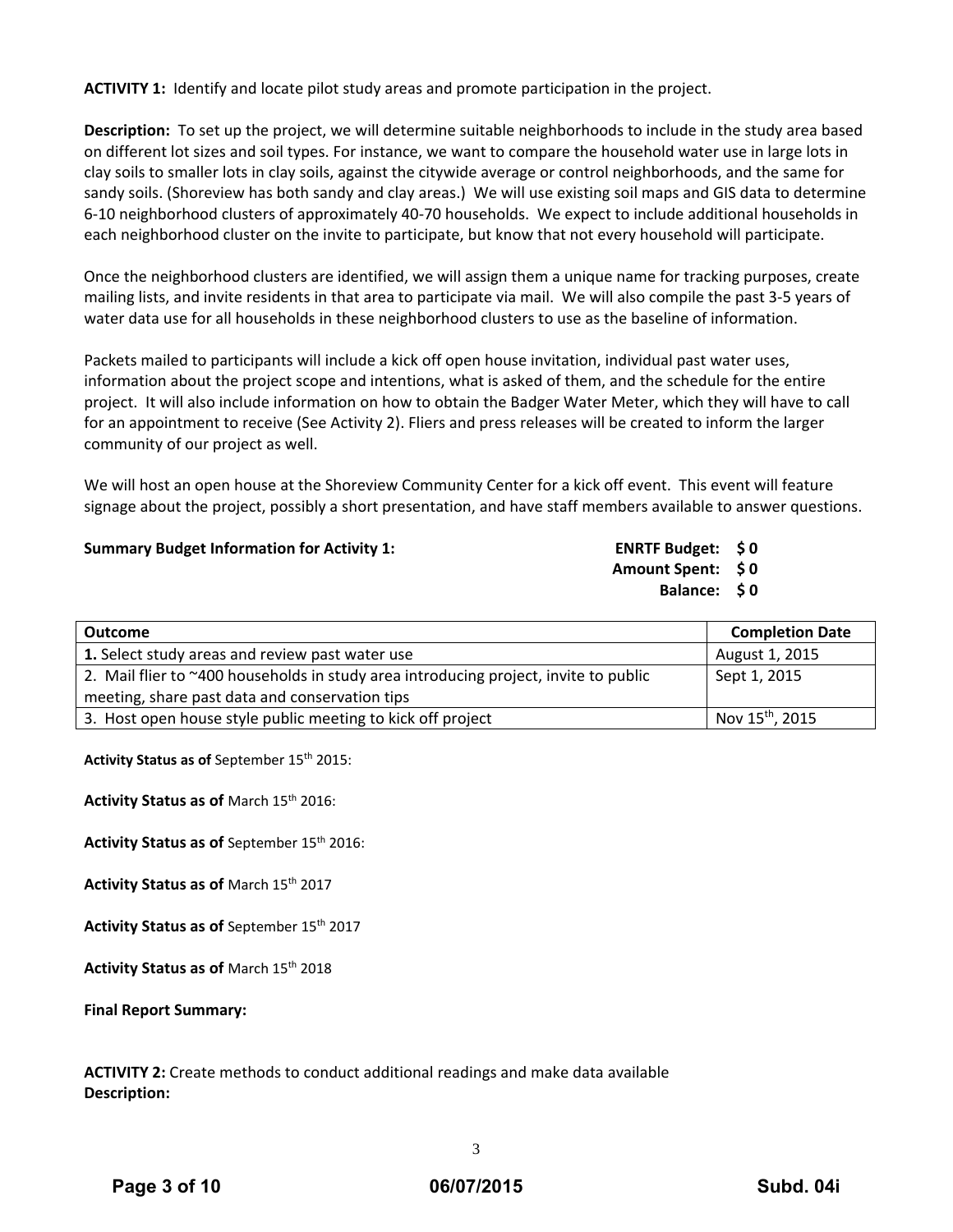Prepare the back end of the program with changes to our utility billing system and purchase the Badger water meters (\$50,000) to have available to promote at the kick off meeting.

Seek outside assistance to website programming and the online component of the program in coordination with relevant city staff to create the program attributes. When a private party is hired we will use a competitive RFP process. The coding would include compiling a template to display past water use, comparables to other neighbors, and/or a citywide average for household water consumption. This would be in graphical form and available in an online, email, or hard copy format to the resident. Each participant will have a Badger water meter in their household, but the overall tracking of consumption will be analyzed by the City in Activity 3 below.

#### **Summary Budget Information for Activity 2:**

| <b>ENRTF Budget:</b> | \$54,000 |
|----------------------|----------|
| <b>Amount Spent:</b> | S O      |
| <b>Balance:</b>      | \$54,000 |

| <b>Outcome</b>                                                                          | <b>Completion Date</b> |
|-----------------------------------------------------------------------------------------|------------------------|
| 1. Create method to host additional information (standard template to compare household | Sept 1, 2015           |
| use to past data and other households) on City utility billing website                  |                        |
| 2. Purchase 400 Badger Orion CE In Home Display meter readers (\$125 each)              | Sept 1, 2015           |

**Activity Status as of** September 15th 2015:

**Activity Status as of** March 15th 2016:

**Activity Status as of** September 15th 2016:

**Activity Status as of** March 15th 2017

**Activity Status as of** September 15th 2017

**Activity Status as of** March 15th 2018

**Final Report Summary:**

**ACTIVITY 3:** Conduct bi‐weekly water use readings and set up Badger readers in 400 households and then analyze data.

**Description:** The 400 participants will receive a Badger water meter with programming to be completed by utility crew members. The same staff will conduct bi-weekly meter readings for the entire study area which participants will receive via email, mail, or online.

Staff will tabulate results every 6 months to track trends and compare overall water use to past data and see if there are differences in lot sizes or soil types. After two years of data collection we will evaluate participation, estimate groundwater resources conserved, and publish findings.

Staff will develop a survey for participants to self‐report on impacts of the additional information on their household water habits.

A final report of all data, survey responses, and conservation outcomes will be distributed to the City Council, published in a City newsletter, and be shared with local newspapers.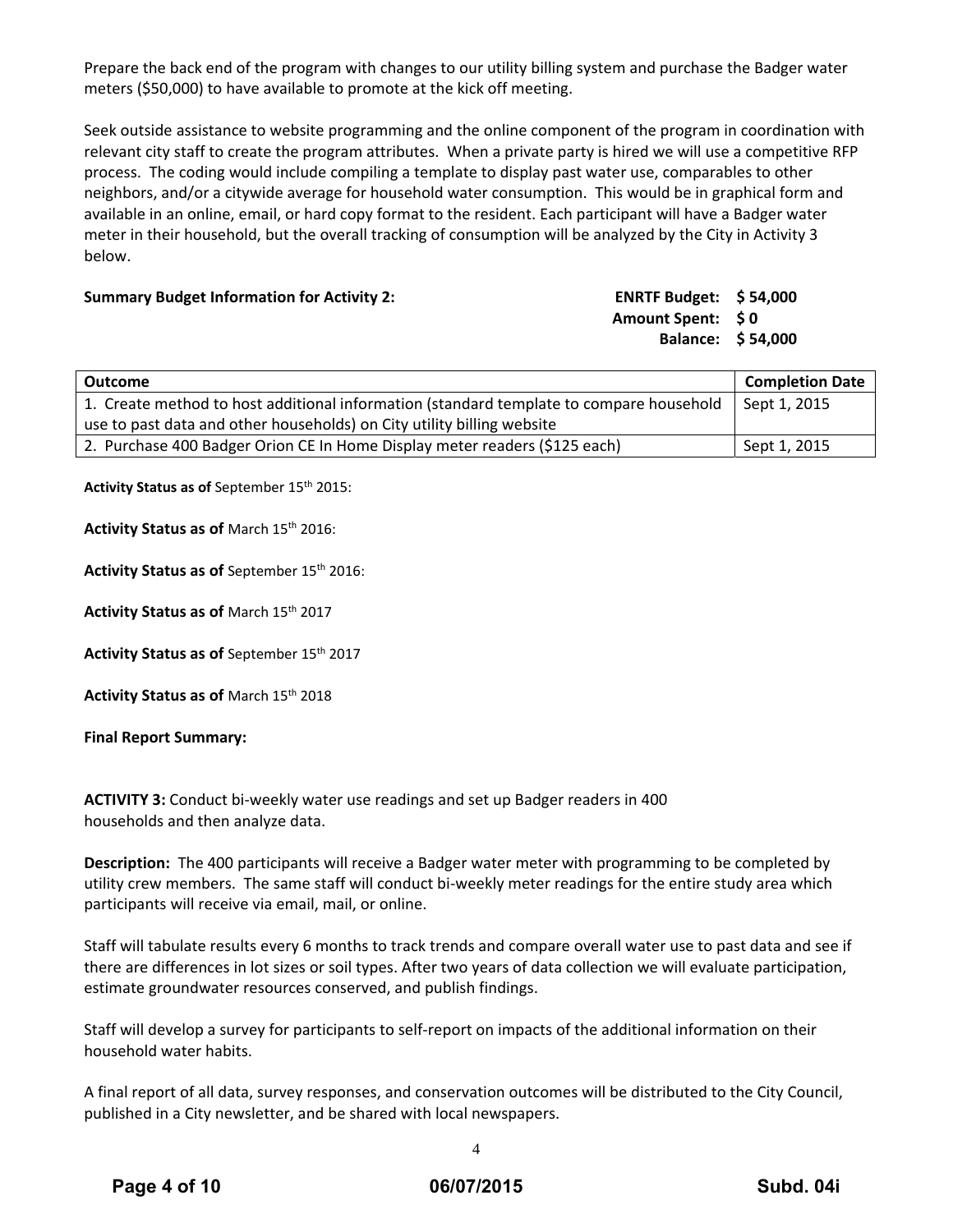## **Amount Spent: \$ 0**

**Balance: \$ 0**

| <b>Outcome</b>                                                                             | <b>Completion Date</b> |
|--------------------------------------------------------------------------------------------|------------------------|
| 1. Utility crew member program Badger reader with resident and obtain water use bi-        | Bi-weekly 2016-        |
| weekly by driving by to collect wireless water meter readings                              | 2017                   |
| 2. Utility Accountant to publish readings using template                                   | Bi-weekly 2016-        |
|                                                                                            | 2017                   |
| 4. Conduct survey of participants and tabulate perceived impacts of project. Return meters | Jan-March 2018         |
| to City for future participants. Compare overall use, and gallons conserved, normalize for |                        |
| weather.                                                                                   |                        |
| 5. Report findings in City newsletter, press release, online                               | Summer 2018            |

**Activity Status as of** September 15th 2015:

**Activity Status as of** March 15th 2016:

**Activity Status as of** September 15th 2016:

**Activity Status as of** March 15th 2017

**Activity Status as of** September 15th 2017

**Activity Status as of** March 15th 2018

**Final Report Summary:**

#### **V. DISSEMINATION:**

**Description:** A final report of all data, survey responses, and conservation outcomes will be distributed to the City Council, published in a City newsletter, and be shared with local newspapers. Information about the project and status updates, as well as conclusions will be posted on the City's website at www.shoreviewmn.gov.

**Status as of** September 15th 2015:

**Status as of** March 15th 2016:

**Status as of** September 15th 2016:

**Status as of** March 15th 2017

**Status as of** September 15th 2017

**Status as of** March 15th 2018

**Final Report Summary:**

## **VI. PROJECT BUDGET SUMMARY: A. ENRTF Budget Overview:**

5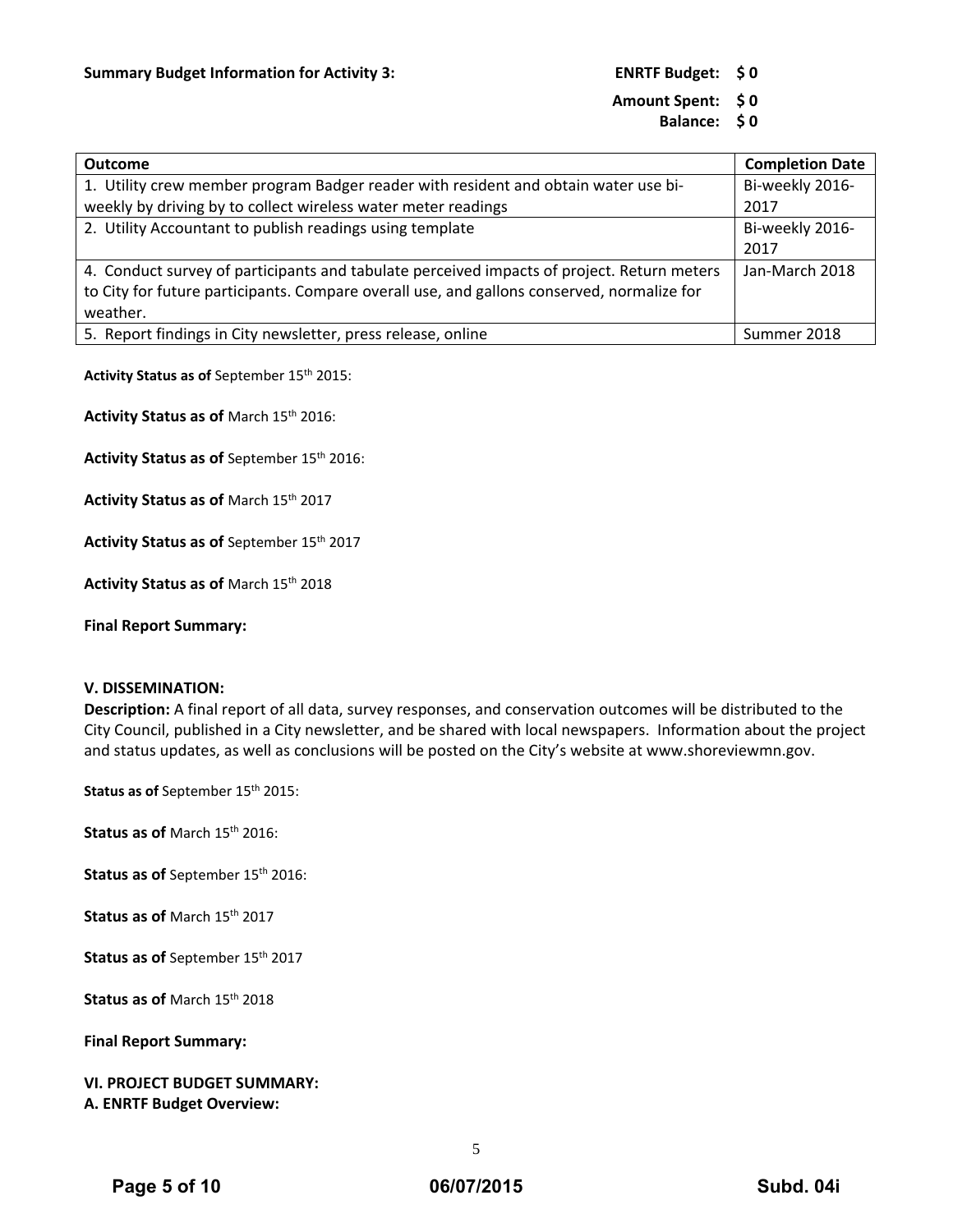| <b>Budget Category</b>                      | \$ Amount | <b>Overview Explanation</b>                                                                 |
|---------------------------------------------|-----------|---------------------------------------------------------------------------------------------|
| Personnel:                                  |           |                                                                                             |
| Professional/Technical/Service Contracts: S | 3.000     | Utility billing website programming, coding,<br>updates                                     |
| Equipment/Tools/Supplies:                   | \$50,000  | Purchase of 400 Badger water meter readers                                                  |
| Printing/Other:                             | 1,000     | Printing and postage for ~500 invitations, bi-<br>weekly updates, surveys at end of project |
| <b>TOTAL ENRTF BUDGET: \$54,000</b>         |           |                                                                                             |

**Explanation of Use of Classified Staff:** N/A

**Explanation of Capital Expenditures Greater Than \$5,000:** N/A

**Number of Full‐time Equivalents (FTE) Directly Funded with this ENRTF Appropriation:** N/A

**Number of Full‐time Equivalents (FTE) Estimated to Be Funded through Contracts with this ENRTF Appropriation:** N/A

**B. Other Funds:** All support provided by existing City staff members as in kind support, funding secured.

## **VII. PROJECT STRATEGY:**

**A. Project Partners:** All project team members are current full time City staff receiving salary and benefits, which is considered in kind funding to this project, other than the website programmer detailed below. Mark Maloney, Project Manager will coordinate all activities relating to managing the project and resident outreach.

Terese Roesler, Utility Accounting will tabulate past data and household comparisons for the study area. Our Utility crew will be responsible for the additional meter reads as well as programming the Badger water readers for residents with an appointment.

A consultant or website programmer will create additional features within our existing utility billing website for residents to logon and see water use that is user‐friendly. This new programming will have the ability to send out automated bi‐weekly updates with minimal staff time. \*This consultant is not yet contracted, but would be selected through City's RFP process

## **B. Project Impact and Long‐term Strategy:**

The City of Shoreview has encouraged and incentivized water conservation for decades. The City implemented a tiered water conservation rate structure before the MN DNR required them, has an odd/even sprinkling ban, and promotes additional conservation measures in multiple ways to both residents and businesses.

Additional background on our water system and conservation efforts include: The City's water system includes 100 miles of water main pipe, 6 wells, and 1,200 hydrants. There is a million gallon underground storage reservoir which holds water that is pumped to the two water towers and into the system. During the winter months, one well produces about 1.5 million gallons of water per day. During peak demand periods, mainly summer months, it may be necessary to run all six wells to meet water requirements. When necessary, the wells can produce up to 11 million gallons a day. The water is chlorinated and fluoridated to meet Minnesota Department of Health standards. The water utility is not funded through taxes. Operating costs are covered by billing for metered water use. All of Shoreview's water comes from an aquifer, not surface water. Our wells have sensors that detect drops, and none have been reported to date.

## *Other Steps the City has taken towards water conservation:*

 Odd/even watering ban helps to level out high peak days, which reduces need for additional wells and storage infrastructure to be built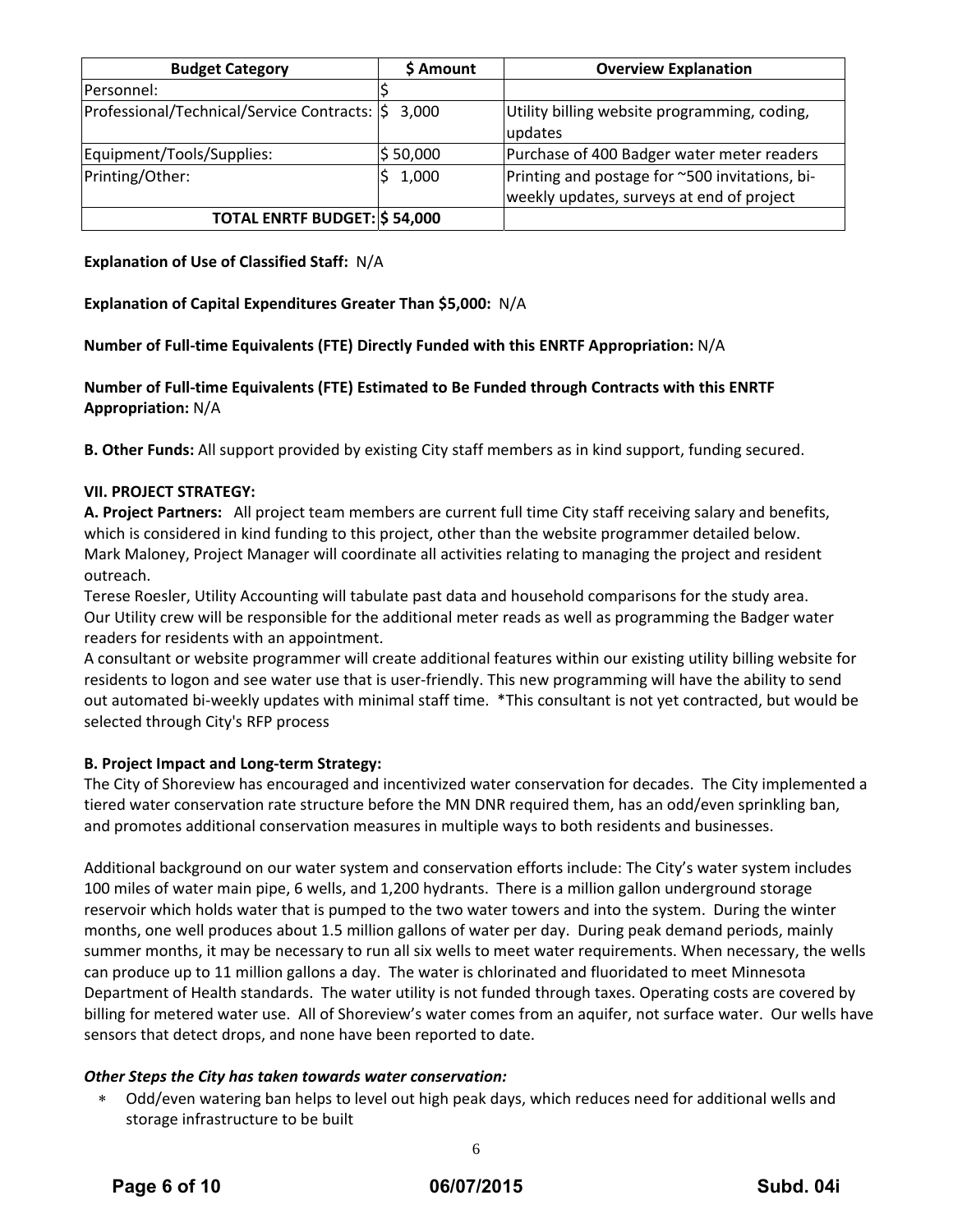\* In 2013 transitioned from a 3 tier to a 4 tier conservation rate structure for water billing. Users using the most water will pay a higher rate as follows:

**Tier 1:** The first 5 thousand gallons per unit is billed at \$1.08 per thousand gallons (about 9.3 gallons for each penny).

**Tier 2:** The second 5 thousand gallons per unit is billed at \$1.74 per thousand gallons (about 5.7 gallons for each penny).

**Tier 3:** The next 20 thousand gallons per unit is billed \$2.41 per thousand gallons (about 4.1 gallons for each penny).

**Tier 4:** Remaining water is billed at the highest rate of \$3.96 per thousand gallons (about 2.5 gallons for a penny).

Compared to bottled water, tap water is remarkably inexpensive. For instance, a gallon of self-serve spring water costs about 30-cents while 30-cents buys 279 gallons of Shoreview tap water at the lowest tier, and buys 75 *gallons at the highest tier.*

- Variable frequency drive wells dials up the well pump slowly and saves energy
- Meter install program accounting for all but about 8% of water (2009)
- Leak postcards sent to properties with a detected leak so it can be remedied
- Water emergency conservation plan in place
- Wellhead protection plan involves planning to manage land use within our aquifer's drainage area
- The Maintenance Center captures rainwater from the roof and is used to wash the City's trucks in our LEED Gold Maintenance Center
- Participates in both the Regional Indicators Initiative and the Minnesota GreenStep Cities programs to track and analyze water use and identify additional conservation opportunities
- Ongoing education efforts by the City's Environmental Quality Committee (ShoreViews newsletters, tips, Speaker Series presentations, Green Community Awards program, etc.)

Given these efforts we believe the time gap from our current quarterly water billing schedule doesn't provide an adequate picture of gallons of water consumed to the average resident. The proposal allows for a bi‐weekly update and in home access to household water consumption for one year, which may alter behaviors and show support for conservation. Again we feel that this project will take our efforts above and beyond our current operations and educational programs.

If water use is decreased due to a greater awareness, the City may make the data available in real time to others in the future. There is also a possibility that other entities using groundwater may offer similar data to their users to further encourage awareness and conservation.

## **C. Funding History:** N/A

## **VIII. FEE TITLE ACQUISITION/CONSERVATION EASEMENT/RESTORATION REQUIREMENTS:**

## **A. Parcel List:** N/A

**B. Acquisition/Restoration Information:** N/A

**IX. VISUAL COMPONENT or MAP(S):** See attached table

**X. RESEARCH ADDENDUM:** N/A

## **XI. REPORTING REQUIREMENTS:**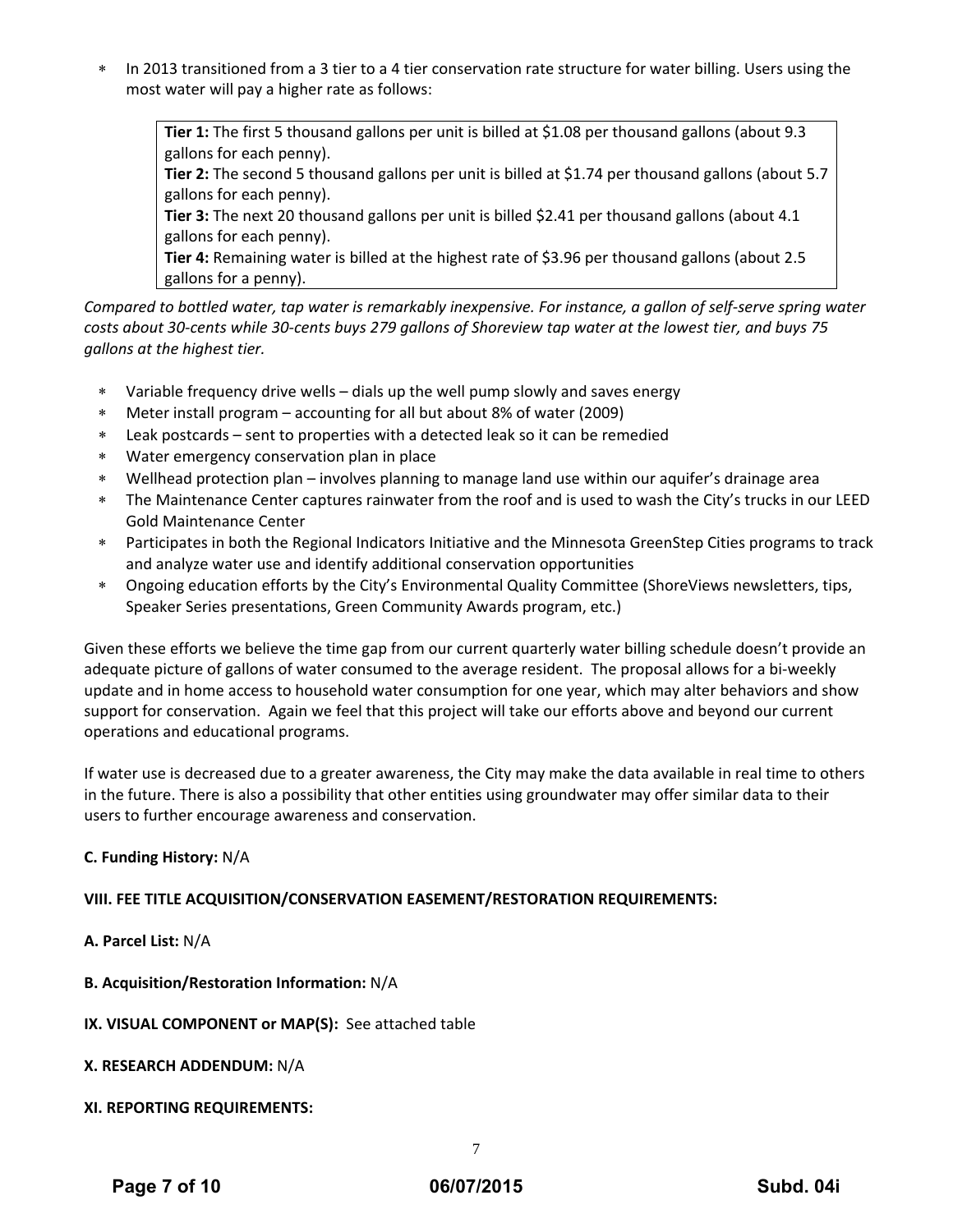Periodic work plan status update reports will be submitted no later than September 15<sup>th</sup> and March 15<sup>th</sup> of each year of the three year project.

Specific dates include:

- September  $15^{th}$ , 2015
- $\bullet$  March  $15^{\text{th}}$  2016
- $\bullet$  September 15<sup>th</sup> 2016
- $\bullet$  March 15<sup>th</sup> 2017
- $\bullet$  September 15<sup>th</sup> 2017
- $\bullet$  March 15<sup>th</sup> 2018

A final report and associated products will be submitted between June 30 and August 15, 2018.

8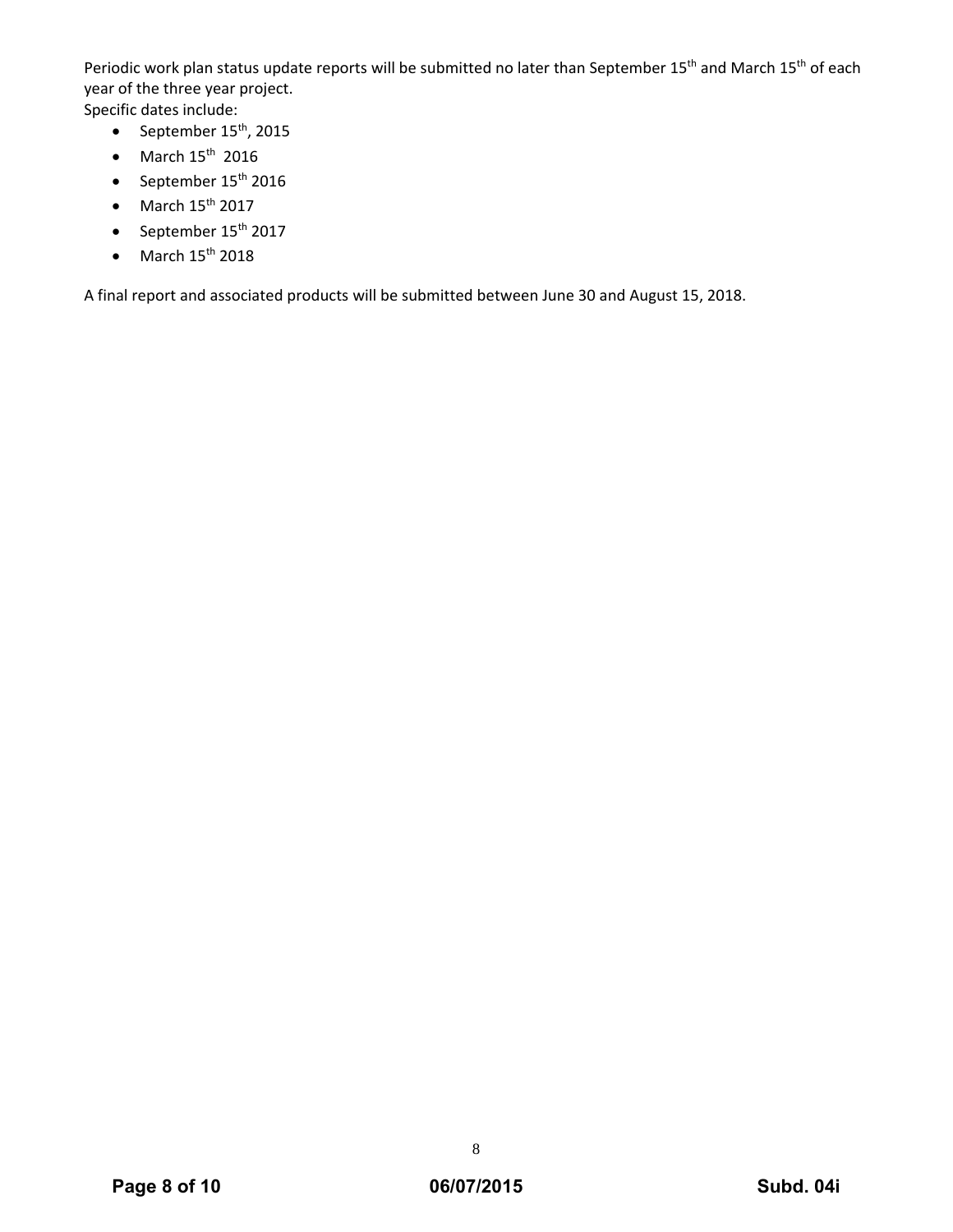#### **Environment and Natural Resources Trust Fund M.L. 2015 Project Budget**

**Project Title:** Shoreview Water Consumption and Groundwater Awareness Project **Legal Citation:** 

**Project Manager:** Mark Maloney

**Organization:** City of Shoreview

**M.L. 2015 ENRTF Appropriation: \$** 54,000

**Project Length and Completion Date:** 3 years, July 2018

#### **Date of Report:**

| <b>ENVIRONMENT AND NATURAL RESOURCES TRUST</b>               | <b>Activity 1</b>                                                                  |                     | <b>Activity 1</b>                                                               | <b>Activity 2</b> |                     | <b>Activity 2</b>                                                                   | <b>Activity 3</b> |                     | <b>Activity 3</b> | <b>TOTAL</b>  | <b>TOTAL</b>   |
|--------------------------------------------------------------|------------------------------------------------------------------------------------|---------------------|---------------------------------------------------------------------------------|-------------------|---------------------|-------------------------------------------------------------------------------------|-------------------|---------------------|-------------------|---------------|----------------|
| <b>FUND BUDGET</b>                                           | <b>Budget</b>                                                                      | <b>Amount Spent</b> | <b>Balance</b>                                                                  | <b>Budget</b>     | <b>Amount Spent</b> | <b>Balance</b>                                                                      | <b>Budget</b>     | <b>Amount Spent</b> | <b>Balance</b>    | <b>BUDGET</b> | <b>BALANCE</b> |
| <b>BUDGET ITEM</b>                                           | Identify and locate pilot study areas and<br>promote participation in the project. |                     | <b>Create methods to conduct additional</b><br>readings and make data available |                   |                     | Conduct bi-weekly water use readings and<br>set up Badger readers in 400 households |                   |                     |                   |               |                |
|                                                              |                                                                                    |                     |                                                                                 |                   |                     |                                                                                     |                   |                     |                   |               |                |
|                                                              |                                                                                    |                     |                                                                                 |                   |                     |                                                                                     | and analyze data. |                     |                   |               |                |
| <b>Personnel (Wages and Benefits)</b>                        |                                                                                    |                     |                                                                                 |                   |                     |                                                                                     |                   |                     |                   |               |                |
| Exisitng city staff (all in kind contributions)              |                                                                                    |                     |                                                                                 |                   |                     |                                                                                     |                   |                     |                   |               |                |
| <b>Professional/Technical/Service Contracts</b>              |                                                                                    |                     |                                                                                 |                   |                     |                                                                                     |                   |                     |                   |               |                |
| Website programmer. Contract sought will use competive       |                                                                                    |                     |                                                                                 | \$3,000           | \$0                 | \$51,000                                                                            |                   |                     |                   | \$3,000       | \$3,000        |
| process.                                                     |                                                                                    |                     |                                                                                 |                   |                     |                                                                                     |                   |                     |                   |               |                |
| Equipment/Tools/Supplies                                     |                                                                                    |                     |                                                                                 |                   |                     |                                                                                     |                   |                     |                   |               |                |
| Purchase 400 individual Badger Water Meters for residential  |                                                                                    |                     |                                                                                 | \$50,000          | \$0                 | \$1,000                                                                             |                   |                     |                   | \$50,000      | \$50,000       |
| use (each is \$125)                                          |                                                                                    |                     |                                                                                 |                   |                     |                                                                                     |                   |                     |                   |               |                |
| <b>Printing/Other</b>                                        |                                                                                    |                     |                                                                                 |                   |                     |                                                                                     |                   |                     |                   |               |                |
| Publication and printing off invitation packets, postage for |                                                                                    |                     |                                                                                 | \$1,000           | \$0                 | \$0                                                                                 |                   |                     |                   | \$1,000       | \$1,000        |
| invitation packets, monthly summaries, and the publication   |                                                                                    |                     |                                                                                 |                   |                     |                                                                                     |                   |                     |                   |               |                |
| and posting for mailed surveys at end of project             |                                                                                    |                     |                                                                                 |                   |                     |                                                                                     |                   |                     |                   |               |                |
| <b>COLUMN TOTAL</b>                                          | \$0                                                                                | \$0                 |                                                                                 | \$54,000<br>\$0   | \$0                 | \$52,000                                                                            | \$0               | \$0                 | \$0               | \$54,000      | \$54,000       |